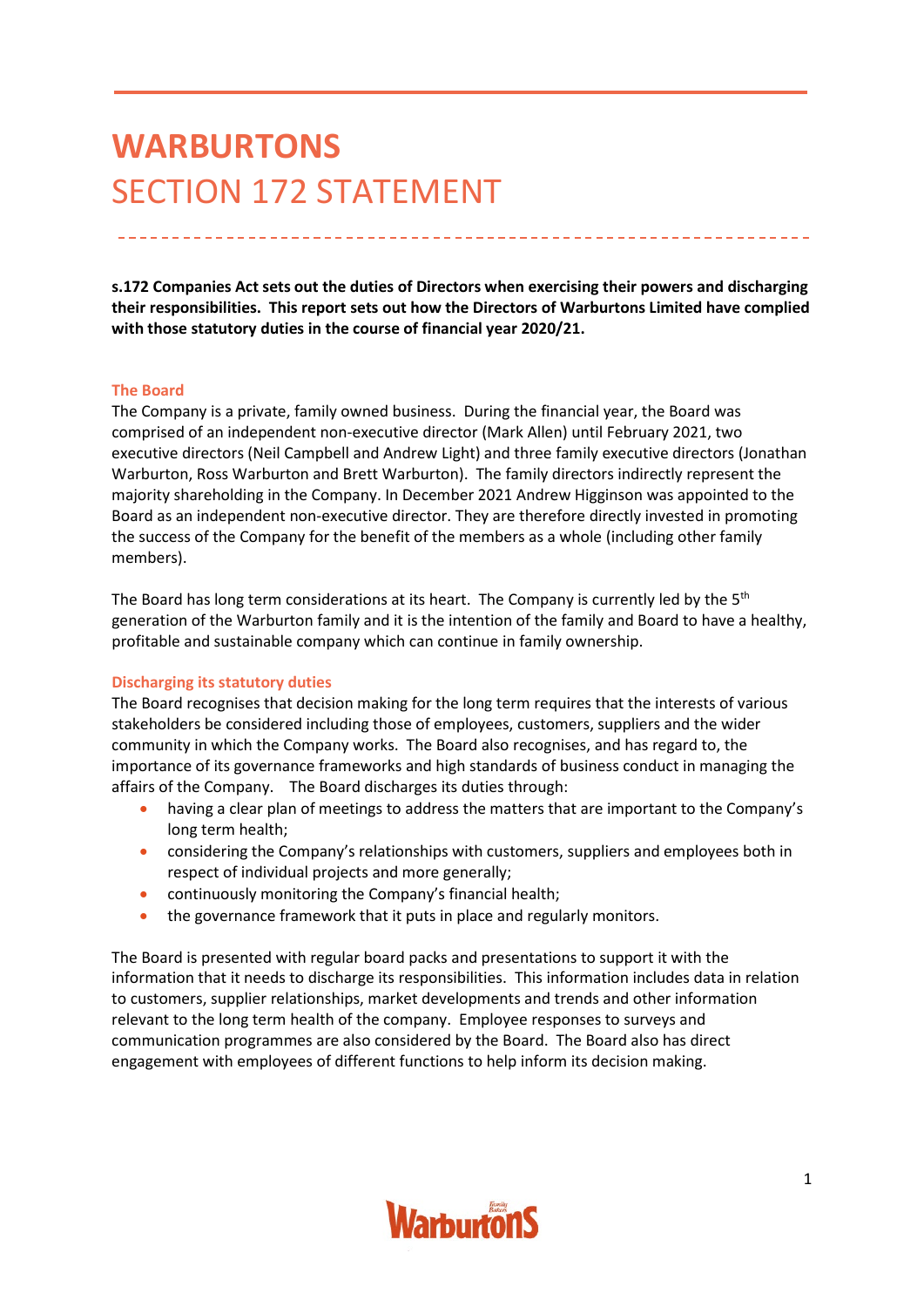### **Key board considerations**

During the course of 2020/21, the Board addressed a number of specific issues including (but not limited to):

- Covid-19 and its impact on the safety of employees, the community and the financial health of the Company;
- The Company's health & safety strategy and progress;
- The Company's long term strategy to develop in other wrapped bakery and associated product markets;
- Capital investments in its vehicle fleet and CHP power as well as reviewing progress with the investments made into crumpet and bagel plants and its distribution network;
- The closure of its Eastwood bread plant;
- The development of a new better for you bread product;
- The Company's ongoing support for and strategy in relation to the defined benefit pension plan;
- Work with external consultants to help manage its cost base to support the long term future of the company and its stakeholders;
- The management of human capital and listening to the employee voice;
- The strategy for maintaining high quality products;
- The development of the company's sustainability strategy;
- Investment into the trial of a cake manufacturing business; and
- The annual external audit and associated systems of internal control.

During the course of their discussions, the Board will take account of the relevant stakeholder's views. It will have particular regard to the long term objective of ensuring there is a strong business capable of remaining in family ownership. In turn, this long term approach will be in the interests of suppliers, customers, employees and the community at large.

## **Governance Statement**

The Board adopted the Wates Corporate Governance Principles as its corporate governance code for financial year 2020/21. The composition of the Board is described in the s.172 Statement. The s.172 Statement also sets out the important long term considerations that direct the Board's overall thinking.

In relation to how the Board of Directors has had regard to the Wates Principles, the following explanations apply:

| <b>Wates Principle</b> | <b>Application</b>                                                             |
|------------------------|--------------------------------------------------------------------------------|
| <b>Purpose and</b>     | The Directors have endorsed a clear set of values for the business: (i)        |
| leadership             | family; (ii) ambition; (iii) responsibility; (iv) quality and (v) care. All of |
|                        | these values combined are intended to help the Company to become               |
|                        | Britain's best food business (which is the Company's vision). These values     |
|                        | are clearly articulated to all employees and form the bedrock of the           |
|                        | Company's culture. The Company wants to remain, and build on, its              |
|                        | position as Britain's largest branded wrapped bakery company. The Board        |
|                        | is focussed on ensuring that the Company continues to offer excellent          |
|                        | service to its customers, offers products of the best quality and operates a   |
|                        | manufacturing and distribution base that is capable of meeting the future      |
|                        | needs of its customers. The executive leadership team also have a clear        |
|                        | set of metrics to monitor the Company's progress towards becoming              |
|                        | Britain's best food business and achieving the Company's strategic             |
|                        | objectives.                                                                    |

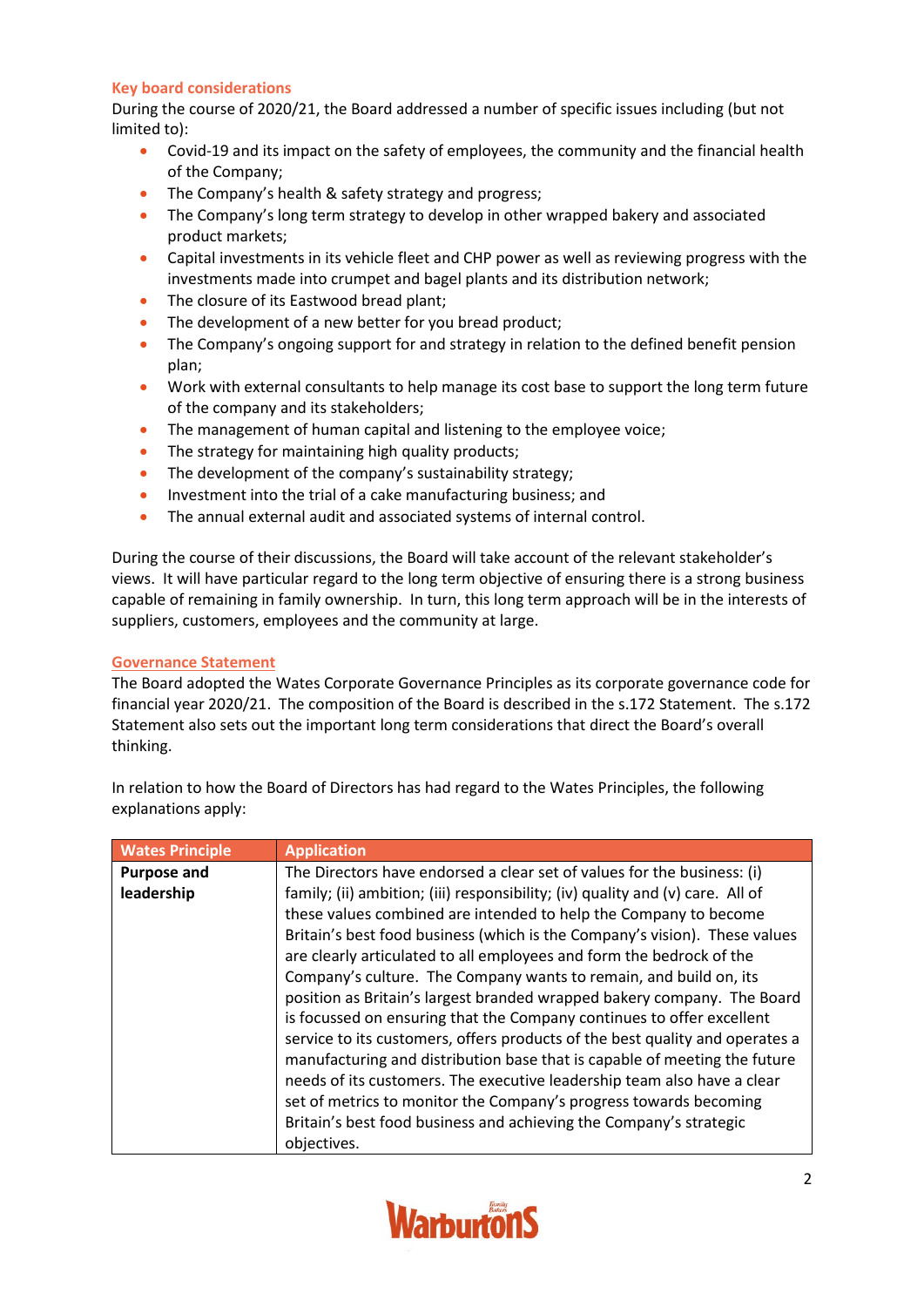| <b>Board composition</b>    | The Board is comprised of family directors and executive directors as                                                                             |
|-----------------------------|---------------------------------------------------------------------------------------------------------------------------------------------------|
|                             | described in the s.172 Statement. Whilst there have been no non-                                                                                  |
|                             |                                                                                                                                                   |
|                             | executive directors for some of financial year 2020/21, the intention of                                                                          |
|                             | the Board is that an additional non-executive directors will be appointed                                                                         |
|                             | during the early part of 2022. Andrew Higginson was appointed as a non-                                                                           |
|                             | executive director in December 2021.                                                                                                              |
|                             |                                                                                                                                                   |
|                             | Together the family directors have almost 100 years of combined                                                                                   |
|                             | experience with the Company and its development over time. The Board                                                                              |
|                             | also has considerable collective experience gained outside of the                                                                                 |
|                             |                                                                                                                                                   |
|                             | Company through previous employment with fast moving consumer                                                                                     |
|                             | goods companies and a variety of non-executive positions. The role of                                                                             |
|                             | Chairman is separate to that of the Managing Director of the Company.                                                                             |
|                             | The Board will have due regard to the importance of diversity when filling                                                                        |
|                             | any vacant independent non-executive director positions to ensure that                                                                            |
|                             | the Board has the right blend of experience, background, skills and                                                                               |
|                             | knowledge to ensure that Board can operate effectively.                                                                                           |
|                             |                                                                                                                                                   |
|                             | The Board does not operate by way of separate sub-committees. All                                                                                 |
|                             | matters in relation to audit and assurance, board composition, strategic                                                                          |
|                             | considerations and all similar topics are addressed at the full Board. This                                                                       |
|                             |                                                                                                                                                   |
|                             | ensures that all members of the Board are fully and actively engaged on all                                                                       |
|                             | matters of importance to the long term success of the Company. The                                                                                |
|                             | Board has access to the General Counsel & Company Secretary for support                                                                           |
|                             | and advice on their duties and legal responsibilities.                                                                                            |
|                             |                                                                                                                                                   |
| <b>Director</b>             | The Board has discharged its responsibilities in the manner described in                                                                          |
|                             |                                                                                                                                                   |
| responsibilities            | the s.172 statement. The Board manages its agenda to ensure it                                                                                    |
|                             |                                                                                                                                                   |
|                             | addresses and discharges its statutory duties. This includes setting the                                                                          |
|                             | strategic direction of the Company and monitoring and reviewing all                                                                               |
|                             | matters related to financial performance (including capital investments),                                                                         |
|                             | key project delivery, health & safety, food quality and employee                                                                                  |
|                             | engagement. There are clear processes in place to ensure key decisions                                                                            |
|                             | related to the strategic direction of the business and its financial                                                                              |
|                             | commitments are addressed at Board level.                                                                                                         |
|                             |                                                                                                                                                   |
|                             | During the course of the year, the Board adapted its meeting frequency                                                                            |
|                             | and content to ensure that:                                                                                                                       |
|                             | Sufficient time and attention could be given to address the risks<br>$\bullet$                                                                    |
|                             | (and associated actions) raised by Covid-19;                                                                                                      |
|                             | $\bullet$                                                                                                                                         |
|                             | The agenda was flexible enough to accommodate virtual                                                                                             |
|                             | meetings;<br>٠                                                                                                                                    |
|                             | The Board could be responsive to the rapidly changing                                                                                             |
|                             | environment raised by Covid-19.                                                                                                                   |
|                             |                                                                                                                                                   |
|                             | In line with good corporate governance, the Board agreed to Deloitte as                                                                           |
|                             | its auditor for the audit of financial year 2020/21.                                                                                              |
|                             |                                                                                                                                                   |
| <b>Opportunity and risk</b> | The Board reviews and approves the list of principal risks before they are                                                                        |
|                             | finally published in the annual report and accounts. The full Board also                                                                          |
|                             | meets with the external auditors to review their performance and to<br>discuss with them the effectiveness of the system of internal control. The |